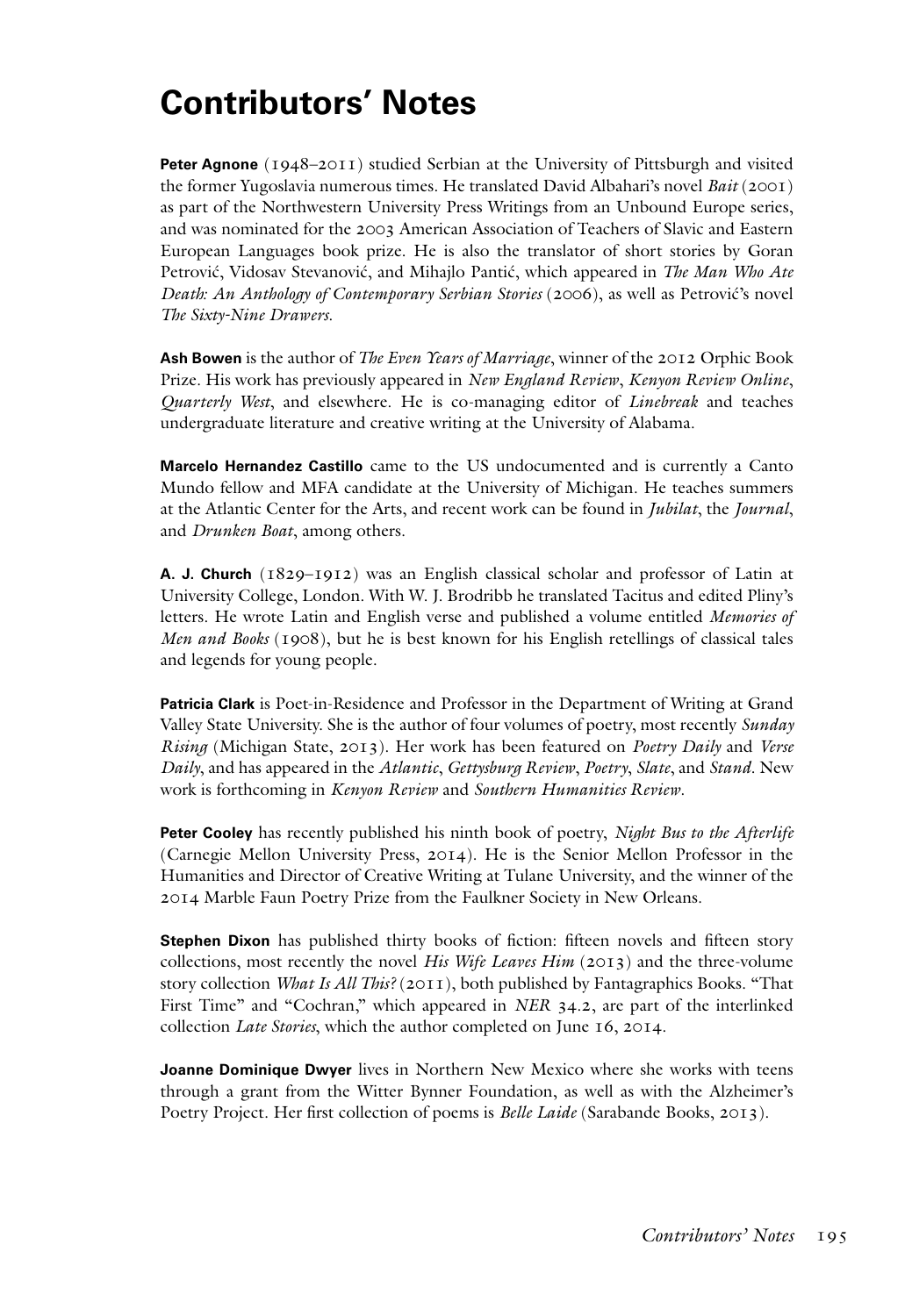**Debora Greger** is Poet-in-Residence at the Harn Museum of Art in Gainesville, Florida, and is the author of *By Herself* (Penguin, 2012), her most recent book of poems.

**Sands Hall** is the author of the novel *Catching Heaven* (Ballantine, 2000) and a book of essays and exercises, *Tools of the Writer's Craft* (Moving Finger Press, 2005). Her essays and stories have appeared in *2paragraphs.com*, *Green Mountains Review*, and the *Iowa Review*; the latter, "Hide and Go Seek," was listed among 100 Other Notable Stories in *Best American Short Stories, 2009.* She is also a singer/songwriter and playwright; her produced plays include an adaptation of Alcott's *Little Women* and the comic drama *Fair Use*.

**Bob Hicok**'s latest book, *Elegy Owed* (Copper Canyon, 2013), was a finalist for the National Book Critics Circle Award.

**James Hoch** is the author of *A Parade of Hands* (Silverfish Review Press, 2003) and *Miscreants* (W. W. Norton, 2007). He has received fellowships from the NEA, the Bread Loaf and Sewanee writers' conferences, St. Albans School for Boys, and the Frost Place. He is Professor of Creative Writing at Ramapo College of New Jersey, and Guest Faculty at Sarah Lawrence.

**Duncan Johnson** earned a BFA at Pratt Institute in 1987 and lives and works in Vermont. He was awarded a Pollack Krasner Foundation Artist Grant in 2010, an Academy of Arts and Letters award in 2009, and an Individual Artist Grant from the Vermont Arts Council, also in 2009. He has exhibited in museums and art centers including the Bronx Museum of the Arts, Jacksonville Museum of Contemporary Art, Sam Houston Memorial Museum, and Pelham Arts Center, among others.

**Jessica Langan-Peck** was born and raised in upstate New York. Her stories have appeared in *Switchback*, *New Ohio Review*, and *DailyLit (Rooster)*. She currently teaches and writes in Tucson, Arizona.

**Kate Lebo**'s poems and prose have appeared in *Best New Poets*, the *Rumpus*, *Gastronomica*, *Willow Springs*, and *Poetry Northwest*. She is also the author of two books about the folk art of pie-making, *A Commonplace Book of Pie* (Chin Music Press, 2013) and *Pie School: Lessons in Fruit, Flour, and Butter* (Sasquatch Books, 2014). She teaches writing workshops nationally. For more, visit [katelebo.com.](http://katelebo.com/)

**Savyon Liebrecht** was born in Munich and emigrated to Israel when she was a child. She studied literature and philosophy at Tel Aviv University and has published numerous novels, collections of short stories, TV scripts, and plays. Her books have been translated from Hebrew into English, German, Italian, and French; her most recent novel in English is *The Women My Father Knew* (Persea Books, 2010). She is a four-time winner of Israel's Playwright of the Year award, and her work has been staged in the US, Germany, Sweden, Finland, Switzerland, the Philippines, Austria, and Turkey. "Freud's Women" was performed as a staged reading in Boston in 2014 by Israeli Stage, which exposes audiences to world premieres of Israeli plays. It was originally written in Hebrew and translated by the author.

**Matthew Lippman**'s three poetry collections are *American Chew* (Burnside Review Press, 2013), winner of the Burnside Review Book Prize; *Monkey Bars* (Typecast Publishing, 2010); and *The New Year of Yellow* (Sarabande Books, 2007), winner of the Kathryn A.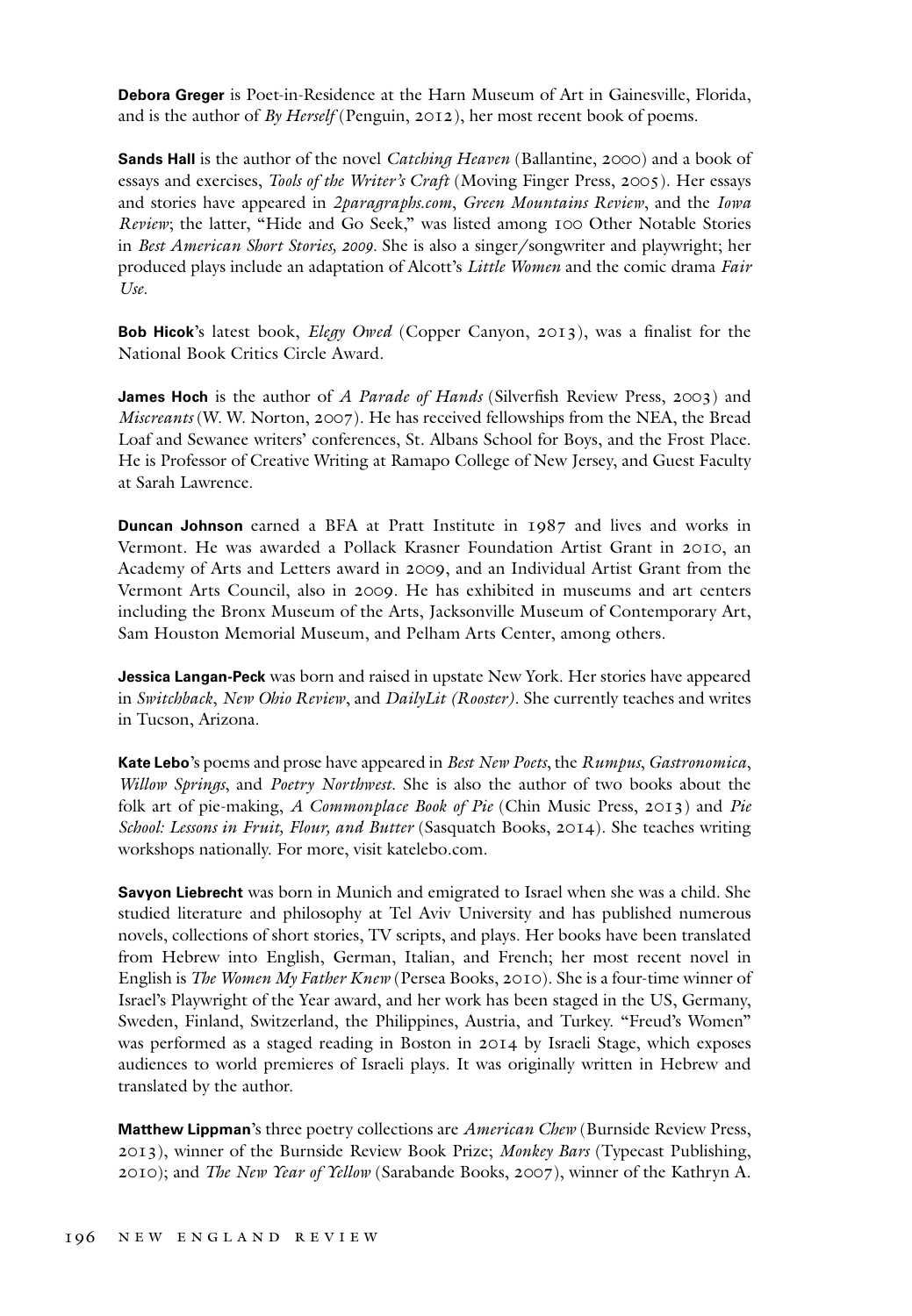Morton Poetry Prize. He is the recipient of the 2014 Georgetown Review Magazine Prize and the Jerome J. Shestack Poetry Prize from *American Poetry Review*.

**Lucian** (ca. 115–120 ce to ca. 180 ce) was a Greek satirist under the Roman Empire. He wrote rhetorical, critical, and biographical works, as well as romances, dialogues, and poems. His better known writings include *True History*, *Dialogues of the Dead*, and *Lucius, or The Ass.*

**Lou Mathews**'s story "Some Animals Are More Equal Than Others" is from a shiny new manuscript, *Hollywoodski*, stories by and about Dale Davis, a self-described "faded screenwriter." Another story from that collection, "Not Oliver Stone," will be published in *Black Clock #9* this November. Mathews's work has also appeared in *Tin House*, *Failbetter*, *Mother Jones*, *Short Story*, and *The Pushcart Prize.* His first novel, *L.A. Breakdown* (Malvern, 1999), was a *Los Angeles Times* Best Book.

**Ben Miller** is the author of *River Bend Chronicle: The Junkification of a Boyhood Idyll Amid the Curious Glory of Urban Iowa* (Lookout Books, 2013). He has published in *AGNI*, *[Ecotone](http://www.ecotonejournal.com/index.php/articles/details/the_reinvention_of_ice)*, *Kenyon Review*, *Antioch Review*, and other journals. His essay "Bix and Flannery" appeared in *Best American Essays*, 2004, and his awards include fellowships from the NEA and the Radcliffe Institute for Advanced Study at Harvard.

**James Naremore** is Emeritus Chancellors' Professor at Indiana University and the author of several books on film, including *Acting in the Cinema* (University of California Press, 1988), *The Magic World of Orson Welles* (Oxford and SMU, 1989), *More Than Night: Film Noir in Its Contexts* (rev. ed., California, 1998), *On Kubrick* (British Film Institute, 2007), and *An Invention Without a Future: Essays on Cinema* (University of California Press, 2014).

**John R. Nelson** has contributed to *Gettysburg Review*, *Massachusetts Review*, *Harvard Review*, *Harvard Magazine*, and various birding magazines in the US and England. His essay "Brolga the Dancing Crane Girl," on birds and dance, was awarded the Carter Prize for the best nonfiction work published in *Shenandoah* during the 2011–12 season.

**January Gill O'Neil** is the author of *Underlife* (CavanKerry Press, 2009) and *Misery Islands* (CavanKerry Press, 2014). She is the executive director of the Massachusetts Poetry Festival and an assistant professor of English at Salem State University.

**April Ossmann** is the author of *As If Light Could Save Us* (Four Way Books, forthcoming 2017) and *Anxious Music* (Four Way Books, 2007) and has published her poetry widely in journals and anthologies. Her poetry awards include a 2013 Vermont Arts Council Creation Grant and a Prairie Schooner Readers' Choice Award. Former executive director of Alice James Books, she owns a poetry consulting business, offering manuscript editing, publishing advice, tutorials, and workshops. She is Editor-in-Residence for the low-residency MFA in Creative Writing Program at Sierra Nevada College. She lives in West Windsor, Vermont, and can be found at www.aprilossmann.com.

**Goran Petrovic** has published dozens of books, including five collections of short stories, **'**three novels, several plays, a book of essays, and a novella. His books have been translated into more than sixteen languages and have been adapted for theater, television, and radio. His awards include the NIN Award for the Novel of the Year, the Ivo Andrić Award for